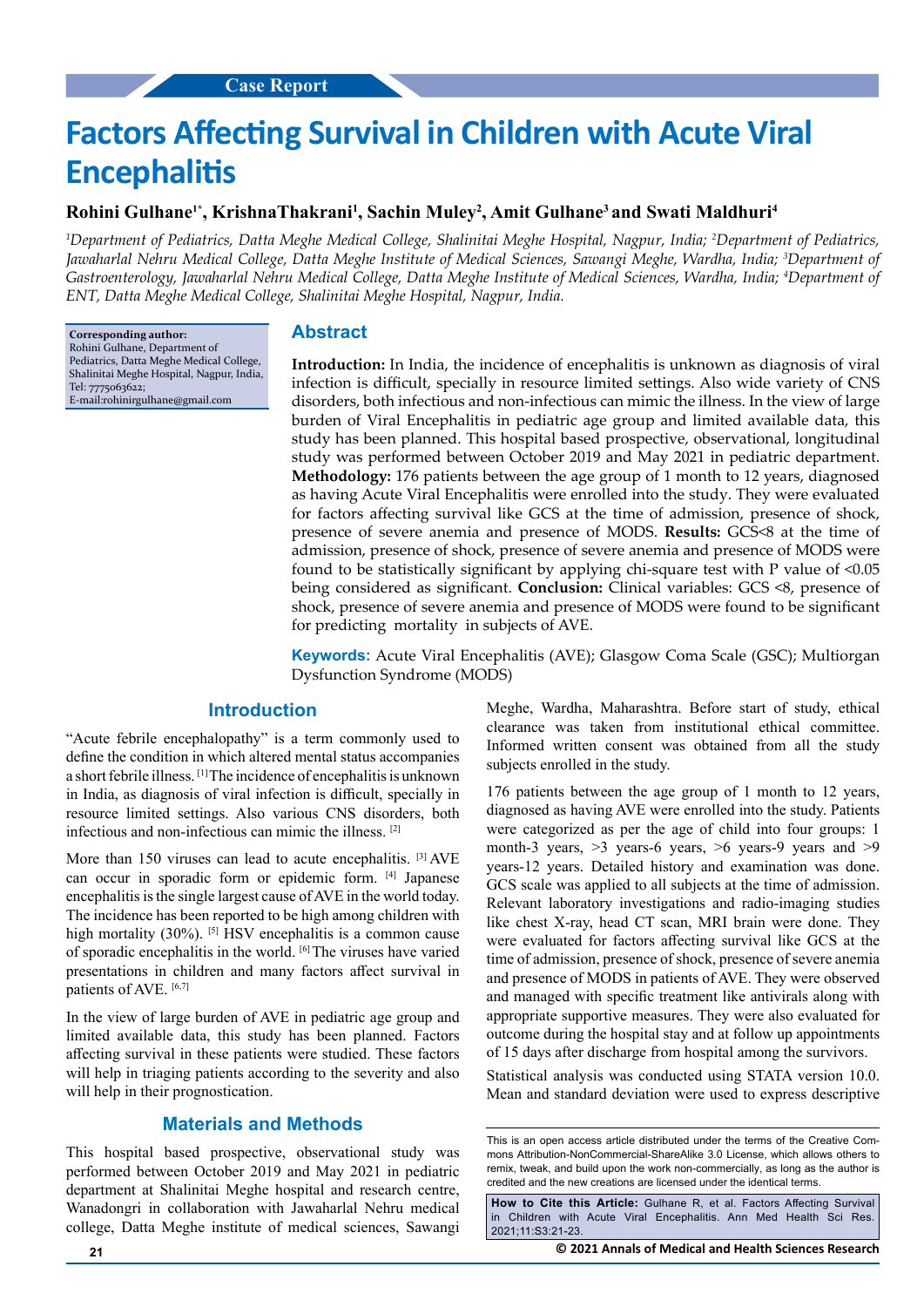statistics. Fisher's extract test and Chi-Square test were used to test categorical variables between two or more groups. The level of P<0.05 was considered as being significant.

#### **Results**

Out of 176 subjects,  $34.09\%$  were from the age group of  $>3$ years-6 years, and lowest number of patients, 19.31% were from the age group of >9 years-12 years. Out of 176 subjects, 59.65% were males and 40.34% were females. The mean age was  $5.77 \pm 3.22$  years with range of 0.3 years-11.8 years. In all the age groups, males dominate over females. But mortality was higher in females in present study. After establishing diagnosis, out of 176 subjects, 46.59% subjects were diagnosed to have viral encephalitis. Among total subjects with viral encephalitis, 54.74% survived without morbidity, 31.92% survived with morbidity and 44.11% subjects died. Maximum mortality, 40.55% was seen in the age group of 1 month to 3 years and maximum morbidity, 29.50% was seen in the age group of  $>6$ years-9 years. Totally 26.70% subjects were discharged with morbidity, out of which 63.82% were males and 36.17% were females [Table 1].

The above table shows that, 28.72% subjects with GCS<8 at the time of admission died. Subjects with GCS<8 had 4.08 times higher risk of death (odds ratio:4.32). This was found to be statistically significant after applying Chi-square test with P value: 0.0007 (CI: 1.68-12.43). 25.53% subjects with shock died. Subjects with shock had 2.46 times higher risk of death (odds ratio: 2.46). This was found to be statistically significant after applying Chi-square test with P value: 0.0254 (CI: 1.04- 6.19). 25.80% subjects with severe anemia died. Subjects with severe anemia had 2.54 times higher risk of death (odds ratio: 2.54). This was found to be statistically significant after applying Chi-square test with P value: 0.0210 (CI: 1.07-6.37). 27.53% subjects with MODS died. Subjects with MODS had 2.33 times higher risk of death (Odds ratio: 2.33). This was found to be statistically significant after applying Chi-square test with P value: 0.0266 (CI: 1.01-5.37) [Table 2].

| Table 1: Age and sex wise distribution of study population. |                    |                      |            |  |  |  |  |
|-------------------------------------------------------------|--------------------|----------------------|------------|--|--|--|--|
| Age and Sex wise<br>distribution                            |                    | Distribution (n=176) |            |  |  |  |  |
|                                                             |                    | <b>Number</b>        | Percentage |  |  |  |  |
| Age                                                         | 1 month-3<br>years | 37                   | 21.14      |  |  |  |  |
|                                                             | $>3-6$ years       | 60                   | 34.09      |  |  |  |  |
|                                                             | >6-9 years         | 45                   | 25.56      |  |  |  |  |
|                                                             | >9-12 years        | 34                   | 19.31      |  |  |  |  |
|                                                             | Total              | 176                  | 100        |  |  |  |  |
| <b>Sex</b>                                                  | Male               | 105                  | 59.66      |  |  |  |  |
|                                                             | Female             | 71                   | 40.34      |  |  |  |  |
|                                                             | Total              | 176                  | 100        |  |  |  |  |

## **Discussion**

Pediatric coma is being considered as an enigma with only few studies and inclusive information. [8] In children, acute central nervous system infection is the most common cause of fever associated with brain involvement. [9] Often a provisional diagnosis of 'viral encephalitis' is made as no definitive cause can be established. During the study period, diagnosis of AVE was established in 176 patients.

In studies, done by Ahmed et al. onnon-traumatic coma in pediatric population: Etiology and predictors of outcome, and Bansal et al. Non-traumatic coma in 100 patients, males dominated over females. [10,8] But in another study, done in Iran by Khodapanahandeh et al. on etiology and outcome of nontraumatic coma in children admitted in pediatric intensive care unit, female out numbered males. [11]

In the present study, maximum number of subjects was from the age group of 3 years-6 years (34.09%) and minimum were in age group of 9 years-12 years (19.42%). Mean age of this study was  $69.17$  months  $\pm$  38.67 months. Bansal et al. found that maximum patients were from the age group of 4 years-5 years. [8] Buch et al. on the study on outcome predictors of non traumatic coma with infective etiology in children found mean age of 35.6 months. [12] Mortality was higher in the age group of 1 month to 3 years. This was in accordance with the study done by Khodapanahandeh et al. Iran. [11] Other studies such as a population based study done by Wong et al. on incidence, etiology and outcome of non-traumatic coma and study by Bansal et al. on non-traumatic coma also showed higher mortality younger age group. [13,8]

In the present study, it was found that mortality rate was higher in female as compared to males. This was in accordance with the studies like the study Ahmed et al. from Karachi on nontraumatic coma in pediatric patients: Etiology and predictors of outcome (2011) showed higher mortality in females *i.e.* 71.2%. [10] Similar result was found in study done by Bansal et al. in which mortality was 57.14% in females and 42.85% in males; while in other studies, such as Khodapanahandeh et al., Wong et al. showed no sex difference. [8,11,13]

It is believed that severity of coma affects its prognosis. In the present study, modified GCS recorded at the time of admission of patient had significant association with the outcome. Mortality rate progressively decreased with decreasing GCS. In the present study, 28.72% subjects with GCS<8 died. This result was in accordance with the studies such as study done by Bansal et al. and Ahmed et al. [8,10] Shock at time of presentation was a poor prognostic sign. In the present study, subjects who had shock at the time of presentation had 2.46 times more risk of death than those subjects without shock. This was in accordance with other studies such as study done by Bansal et al. where he

| Table 2: Outcome distribution of subjects according to GCS at the time of admission, shock, severe anemia, and MODS. |               |                  |            |         |            |  |  |
|----------------------------------------------------------------------------------------------------------------------|---------------|------------------|------------|---------|------------|--|--|
| <b>Parameters</b>                                                                                                    | <b>Deaths</b> | <b>Survivors</b> | Odds ratio | P value | 95% CI     |  |  |
| GCS <sub>8</sub>                                                                                                     | 27 (28.72%)   | 67 (71.28%)      | 4.32       | 0.0007  | 1.68-12.43 |  |  |
| Shock present                                                                                                        | 24 (25.53%)   | 70 (74.46%)      | 2.46       | 0.0254  | 1.04-6.19  |  |  |
| Severe anemia present                                                                                                | 24 (25.80%)   | 69 (74.19%)      | 2.54       | 0.021   | 1.07-6.37  |  |  |
| <b>MODS</b> present                                                                                                  | 19 (27.53%)   | 50 (72.47%)      | 2.33       | 0.0266  | 1.01-5.37  |  |  |

**Annals of Medical and Health Sciences Research | Volume 11 | Issue S3 | August 2021 22**